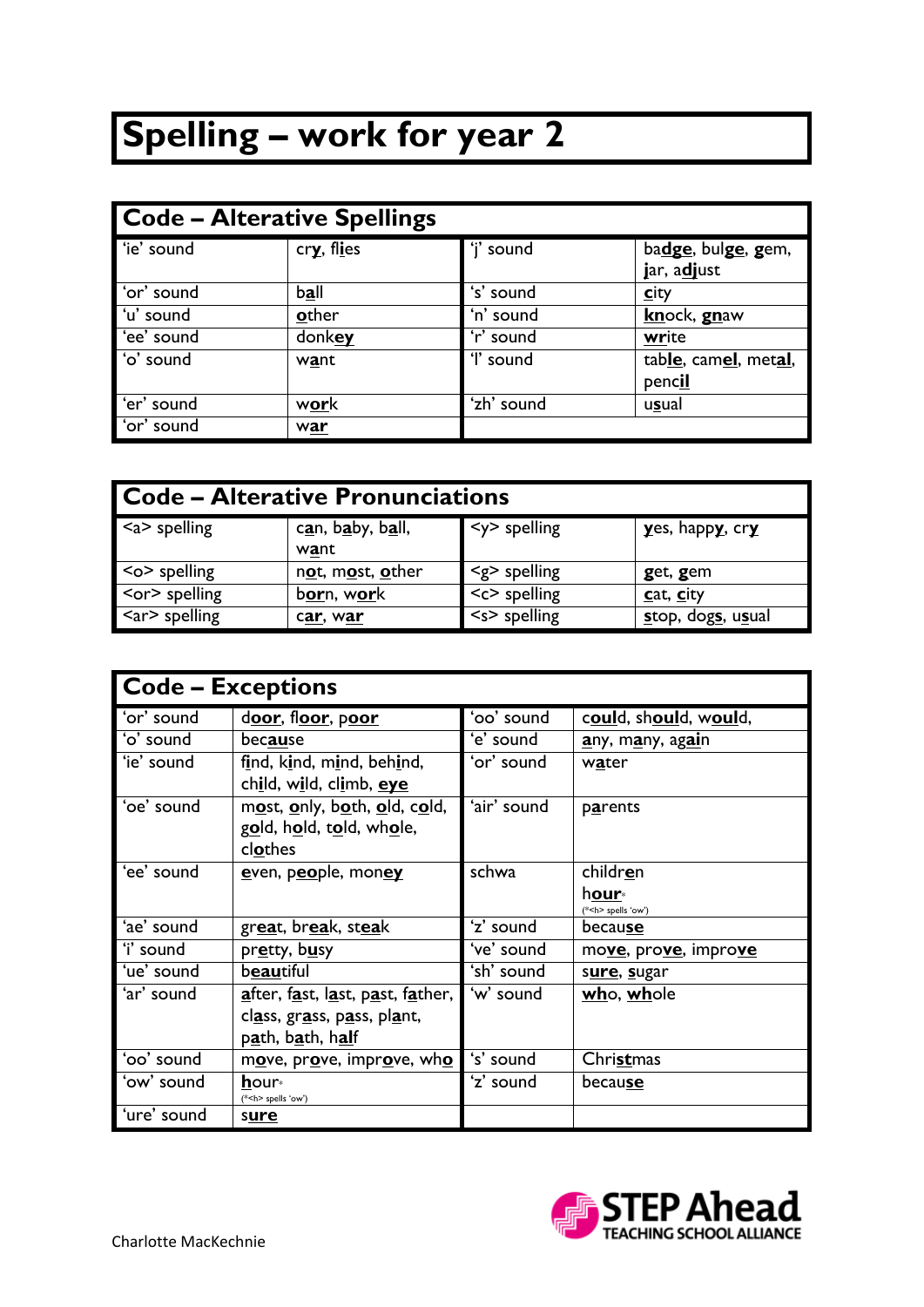## **Spelling – work for year 2 (continued)**

| Code - homophones and near homophones |              |  |
|---------------------------------------|--------------|--|
| there/their/they're                   | here/hear    |  |
| qu <u>i e</u> t/qu <u>i</u> te        | sea/see      |  |
| bare/bear                             | one/won      |  |
| to/too/two                            | be/bee       |  |
| blue/blew                             | night/knight |  |

|         | <b>Inflectional Affixes</b>                 |                                                                                             |  |
|---------|---------------------------------------------|---------------------------------------------------------------------------------------------|--|
| -es     | verb present tense third person<br>singular | flies, tries, replies, copies, carries                                                      |  |
| $-es/s$ | noun plural                                 | flies, replies, copies, babies, keys,<br>donkeys, monkeys, chimneys, valleys                |  |
| -ing    | verb present participle                     | copying, crying, replying, skiing,<br>taxiing, hiking, being, patting,<br>humming, dropping |  |
| -ed     | verb simple past tense                      | copied, cried, replied, hiked, patted,<br>hummed, dropped                                   |  |
| -er     | adjective comparative                       | happier, nicer, sadder, fatter                                                              |  |
| -est    | adjective superlative                       | happiest, nicest, saddest, fattest                                                          |  |
| $-$ 's  | (singular) noun possessive                  | Megan's, Ravi's, the girl's, the child's,<br>the man's                                      |  |

|       | <b>Derivational Affixes</b>          |                               |  |
|-------|--------------------------------------|-------------------------------|--|
| -er   | transforms a verb into a noun        | copier, hiker, runner         |  |
| -y    | adjective Old English suffix meaning | shiny, runny                  |  |
|       | 'full of' or 'characterised by'      |                               |  |
| -ment | an action/result                     | enjoyment, merriment          |  |
| -ness | a state/quality                      | sadness, plainness, happiness |  |
| -ful  | 'full of'                            | careful, playful, plentiful   |  |
| -less | without                              | hopeless, penniless,          |  |
| -ly   | how/manner                           | badly, happily                |  |
| -er   | transforms a verb into a noun        | copier, hiker, runner         |  |